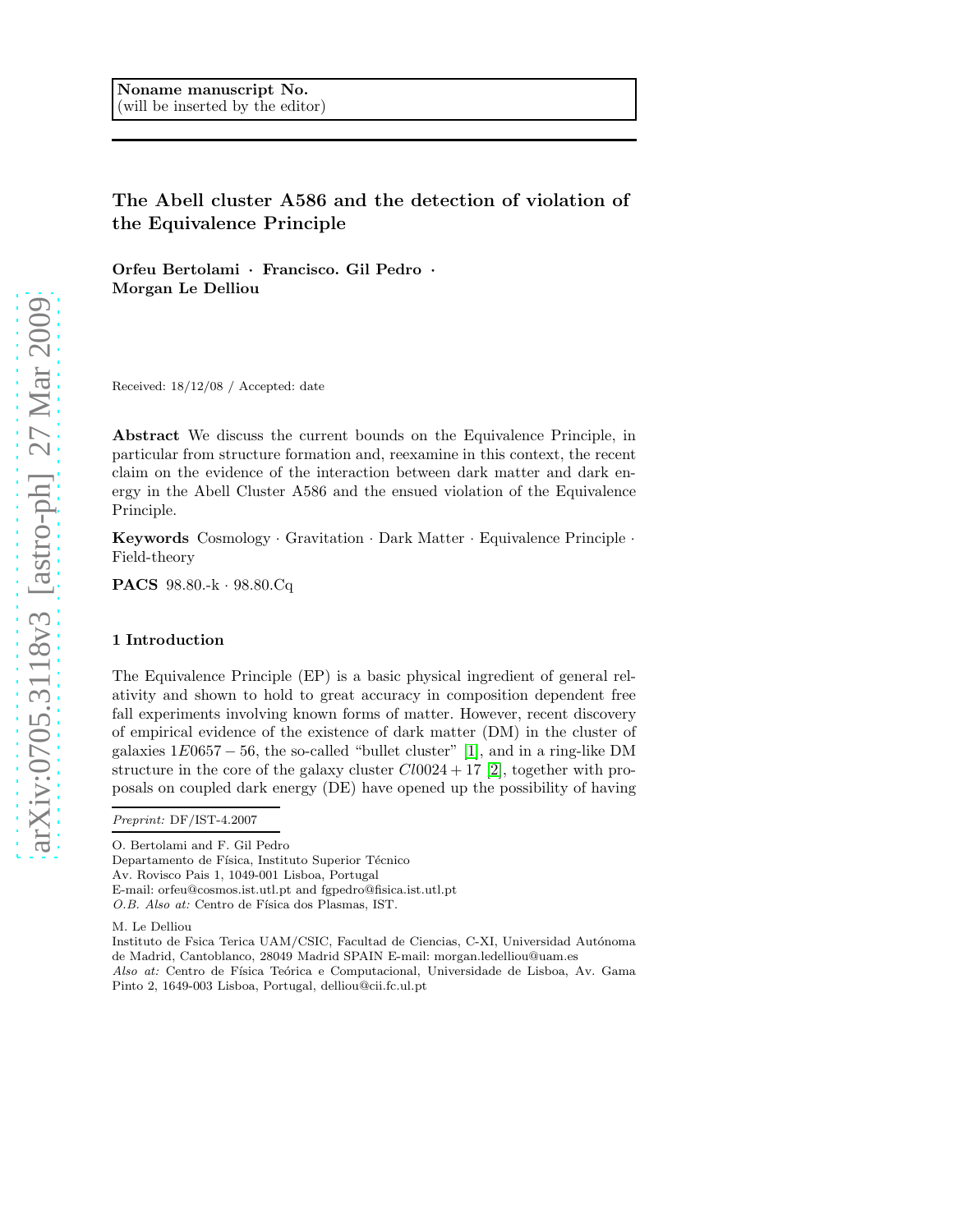dark sector interactions which could alter the free fall of dark matter (DM) and DE as compared to baryons.

In a recent paper [\[3\]](#page-7-2), we have argued that the study of the virial equilibrium of the cluster Abell A586 indicates DE-DM interaction and that this induces a detectable violation of the EP. This prompted a discussion on the connection with existing related work on the free fall in the presence of DM [\[4,](#page-7-3)[6\]](#page-7-4)as well as on the phenomenological bounds on the interaction of DE and DM arising from cosmology [\[7\]](#page-7-5).

In this paper we examine the consistency of the results of Bertolami  $et$ al. [\[3\]](#page-7-2) with the existing literature. Our discussion is organized as follows: in section [2](#page-1-0) we briefly summarize the way EP violations can be detected. We then compare our previous results with homogeneous cosmology data in section [3](#page-2-0) and express them in terms of free fall in structure formation in section [4.](#page-4-0) Section [5](#page-6-0) contains our conclusions.

## <span id="page-1-0"></span>2 An EP Violation Typology

One can identify two qualitatively distinct forms of violation of the EP: i) A more classic one, where one observes a differential acceleration on the free fall of baryons in a gravitational field, the so-called fifth force type experiments and ii) A dark sector violation, where one compares the free fall of baryons with the one of DM or DE in a cosmological setting.

## 2.1 Baryonic composition dependent violation of the EP

In the fifth force type experiments one is concerned with the detection of the difference on the free fall acceleration of baryonic matter with different composition. A putative difference would be due to a composition dependent new interaction. Current bounds on such a differential acceleration imply that it should be smaller than  $0.3 \times 10^{-13}$  [\[8\]](#page-7-6). Alternatively, one could consider a differential gravitational acceleration for baryonic matter and for DM or DE (DM and DE if these two entities are interacting). The situation with DMbaryons composition dependent interaction was examined in Stubbs [\[4\]](#page-7-3) and the bound 3.7 × 10<sup>−</sup><sup>3</sup> for the differential acceleration of galactic DM on different baryonic test masses was obtained. The latest bound however is  $(-4 \pm 7) \times$ 10<sup>-5</sup> [\[8\]](#page-7-6). For sure, existing laboratory tests of the EP are irrelevant in what concerns its validity on the dark sector. For a general discussion of the EP validity for known particles and antiparticles, see, for instance, Bertolami et al. [\[9\]](#page-7-7).

#### 2.2 Dark sector violation of the EP

The fact that recent observations suggest that about 96% of the content of the universe is composed by dark material of yet unknown nature opens up the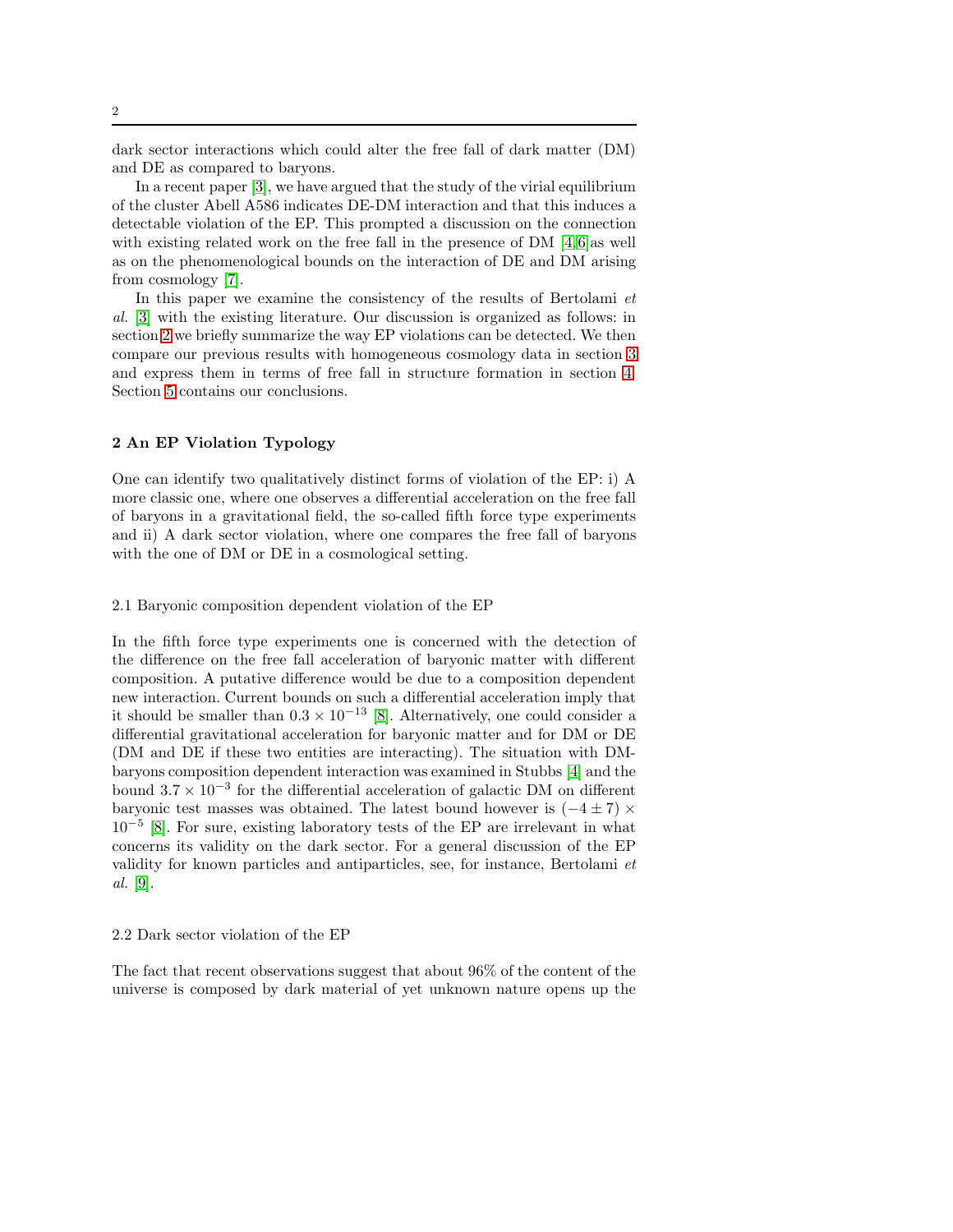possibility of considering models where the free fall of dark sector particles is different from the one of the baryonic sector. Since the EP relies on clustering of mass, a violation of the EP would be detected by comparing the baryonic free fall with the clustering component of the dark sector: DM. That entails the two possibilities for such modification: either the self-gravity of DM gets modified in the particular fashion suggested in Kesden and Kamionkowski [\[5\]](#page-7-8), or this modification is induced by an additional interaction between clustered and unclustered components of the dark sector, DM and DE, respectively [\[3\]](#page-7-2). Contrary to the previous case, detection cannot rely on free fall experiments of different baryonic materials, but must involve baryon and DM falling onto DM [\[5,](#page-7-8)[3\]](#page-7-2).

Such configuration involves the formation of large scale structure, at ranges where DM plays a leading role. In Bertolami *et al.* [\[3\]](#page-7-2), we have used the gravitational relaxation in a galaxy cluster, A586, and its peculiar type of statistical equipartition of energy to test for the presence of modifications with respect to the dust behaviour globally assigned to clustering matter. We have detected such modification and identified it with the DE-DM interaction, which itself logically entails a violation of the EP. We have proposed in Bertolami *et al.* [\[3\]](#page-7-2) that such violation should be detectable in a generic bias present at the homogeneous level. In section [4](#page-4-0), we show that a particular model of DE-DM interaction yields a variation of the gravitational coupling equivalent to the effects of the ad hoc model considered in Kesden and Kamionkowski [\[5\]](#page-7-8). Such variation is used there to separate the free fall of baryons (stars) onto the DM filled galactic centre at a different rate than that of DM sub-haloes of the Milky Way.

## <span id="page-2-0"></span>3 DE-DM Interaction and EP Violation

Models of interactions in the dark sector have an impact on the EP since they modify the conservation of DM, at least at the homogeneous level. Such modification entails detectability on the evolution of the homogeneous geometry of the universe, as shown for the phenomenologically consistent unified model of DE and DM [\[10\]](#page-7-9), the generalized Chaplygin gas (GCG) model [\[11\]](#page-7-10) or for the more generic interacting model [\[7,](#page-7-5)[12\]](#page-8-0), but also on the quality of the self-gravitating equilibrium reached by large amounts of DM in clusters [\[3\]](#page-7-2). In Guo *et al.* [\[7\]](#page-7-5), the consistency of two DE-DM interaction models, a constant coupling model and a varying coupling model [\[13\]](#page-8-1), with respect to the conjunction of data from Cosmic Microwave Background (CMB) radiation shift parameter [\[14\]](#page-8-2), SNLS observations of type Ia Supernovae (SNIa) [\[15\]](#page-8-3) and the Baryon Acoustic Oscillation (BAO) peaks in the SDSS [\[16\]](#page-8-4). The varying coupling model was also considered, together with the GCG model, in the study of the A586 cluster [\[3\]](#page-7-2), in which detection of the DE-DM interaction was inferred from departure of the virial equilibrium. In what concerns the varying coupling model, observational evidence favors the detection of interaction in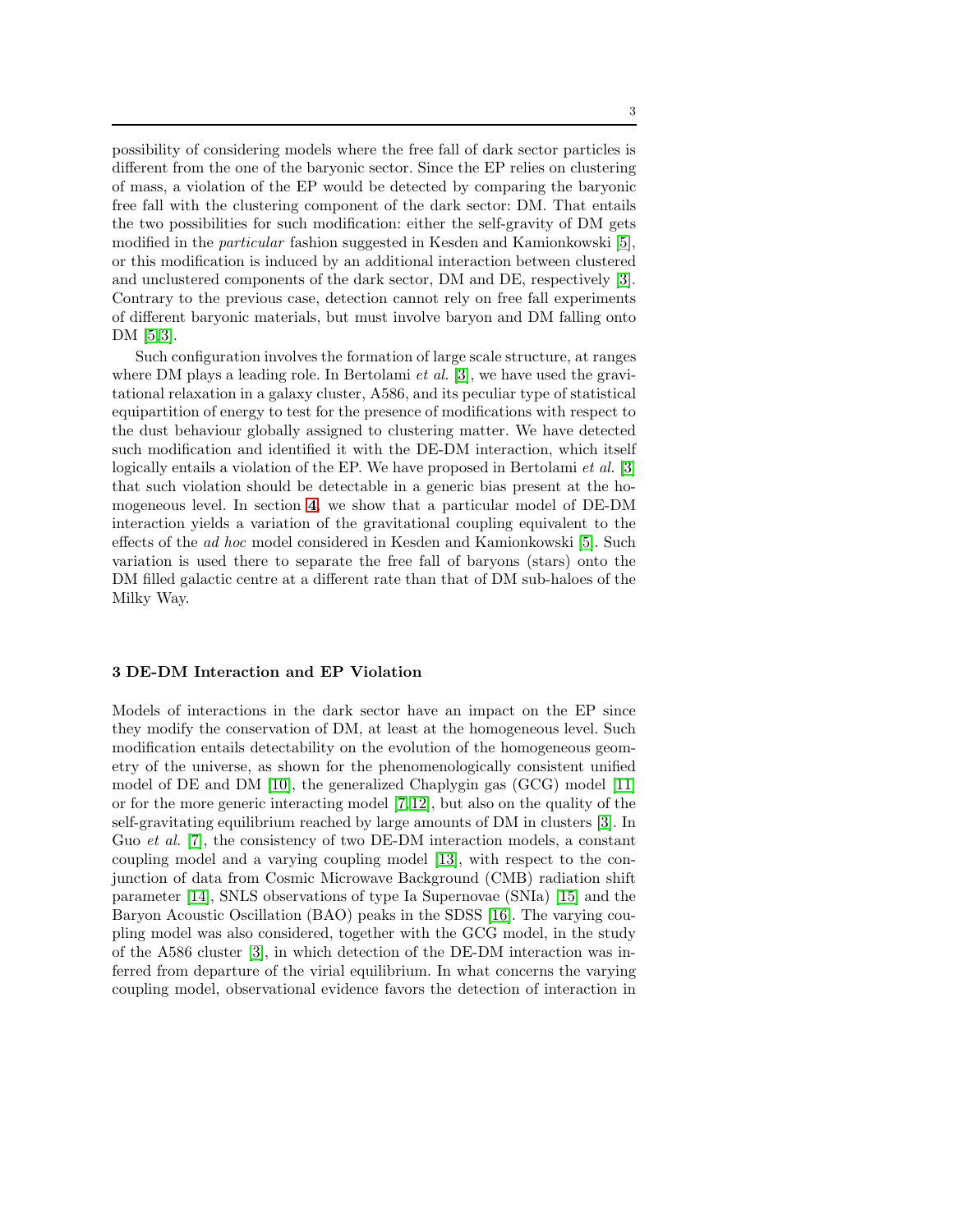



<span id="page-3-0"></span>Fig. 1 Superimposition of the probability contours for the interacting DE-DM model in the  $(\omega_X, \xi)$  plane (denoted as  $(\omega_{DE_0}, \eta)$  in Bertolami *et al.* [\[3\]](#page-7-2)), marginalized over  $\Omega_{DE_0}$  in Guo *et al.* [\[7\]](#page-7-5) study of CMB, SNIa and BAO (2.66 $\lt \xi \lt 4.05$  at 95% C.L.) with the extended results of Bertolami *et al.* [\[3\]](#page-7-2) based on the study of A586 cluster. The  $\xi = -3\omega_X$  dashed line corresponds to uncoupled models. The result of Bertolami *et al.* [\[3\]](#page-7-2) is set at  $\omega_X = -1$ and error bars are shown. The thick lines corresponds to their extension to varying  $\omega_X$ .

the region where both approaches are compatible, namely for  $\omega_X < -1$  (see Fig. [1\)](#page-3-0).

The absence of detection in the homogeneous study [\[7\]](#page-7-5) at  $1 \sigma$  level can be explained by the redshifts of CMB, SNIa and BAO, which are much larger than the one of A586, while in the regime of dominance of DE, the latter object is more affected. Should we have access to more systems like A586, an error analysis would be possible, adding the virial equilibrium as a Gaussian prior to obtain a joint likelihood analysis with the homogeneous constraints. With only one system to analyze, the signature shown on Fig. [1](#page-3-0) merely superimposes the results from Guo et al. [\[7\]](#page-7-5) with our study [\[3\]](#page-7-2) with the respective errors. The overlap of contours from both studies favors interacting phantom-type models  $(\omega_X < -1)$  with energy transfer from DM to DE, as found in Bento *et al.and* Majerotto et al. [\[17,](#page-8-5)[18\]](#page-8-6).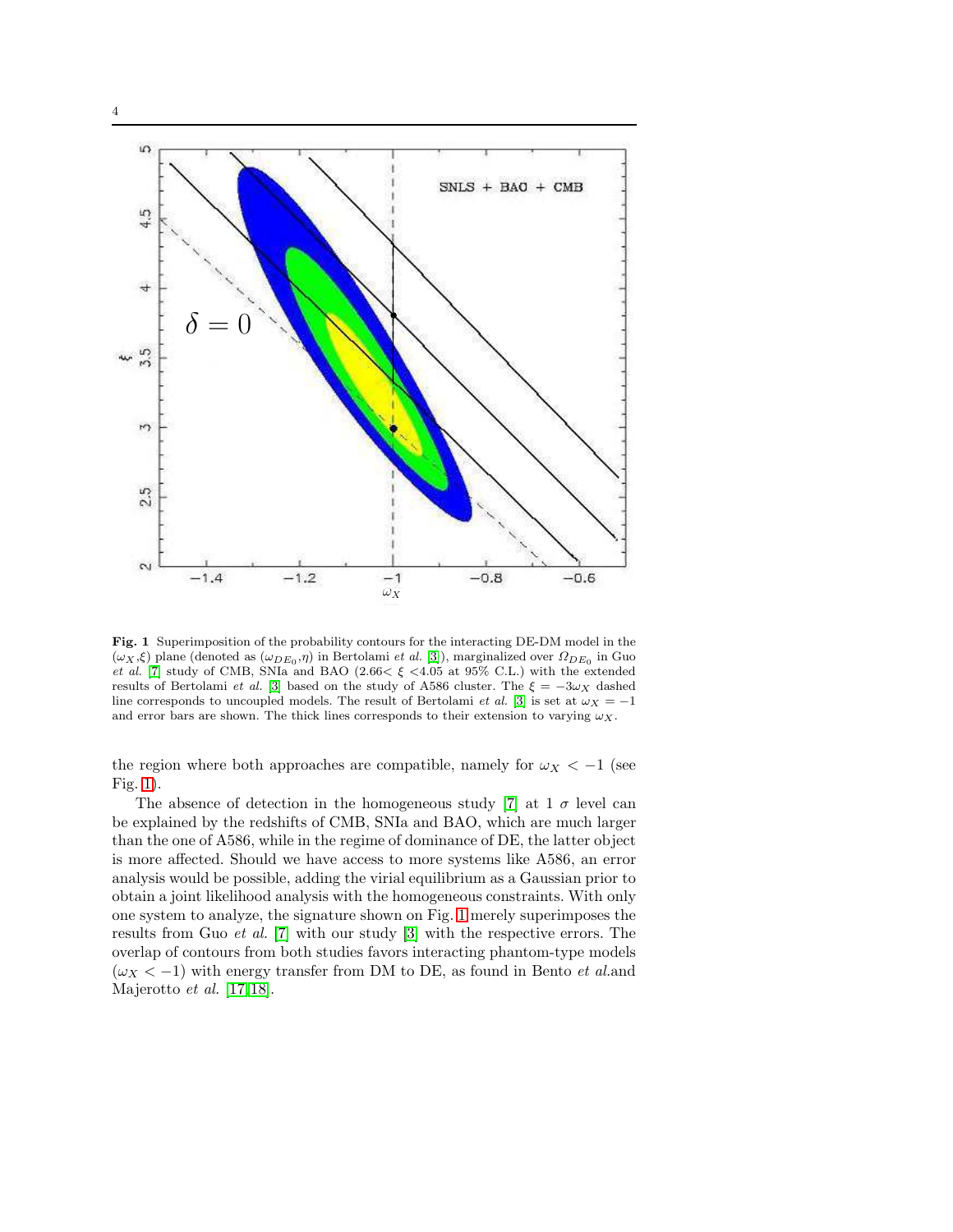### <span id="page-4-0"></span>4 EP Violation, Free Fall and Structure Formation

In their simulation of a *particular* modification of gravity for DM, Kesden and Kamionkowski [\[5\]](#page-7-8) conclude that the remnants of stars (baryonic matter) in the heading tidal streams of the Sagittarius Milky Way satellite limits the variations induced by the resulting variation of gravitational coupling, G, up to 10%. Considering a model for the DE-DM interaction together with constant mass DM particles, the effect on free fall gravitational force is also to modify the coupling with time: the DM particle number density,  $n$ , is diluted due to expansion and due to interaction with DE. This interaction can be modeled as an extra acceleration  $a_{Int.}$  felt by DM particles on top of  $a_{grav.}$ , the gravity of the cluster. Since this extra acceleration is only felt by DM particles, the violation of the EP is explicit in this model. Furthermore, using that the relative change of total acceleration caused by this interaction is due to the relative change in particle number density with respect to expansion over a given cosmological time interval  $\Delta t$ :

$$
\frac{a_{Int.}}{a_{grav.}} \propto \frac{(\dot{n}_{DM} - \dot{n}_{DM}||_{expansion}) \Delta t}{n_{DM}} \tag{1}
$$

Since this is a cosmological effect, it is natural to consider  $\Delta t \propto 1/H$ , the Hubble time. The constant DM mass hypothesis leads to  $\rho_{DM} = \dot{n}_{DM} m_{DM}$ , which from the Bianchi identity, Eq.  $(1)$  from Bertolami et al. [\[3\]](#page-7-2), turns into

<span id="page-4-1"></span>
$$
\dot{n}_{DM} + 3Hn_{DM} = \zeta Hn_{DM} , \qquad (2)
$$

where

$$
\zeta = -\frac{(\eta + 3\omega_{DE})\Omega_{DE_0}}{\Omega_{DE_0} + \Omega_{DM_0} a^{-\eta}}.
$$
\n(3)

Now, absence of interaction ( $\zeta = 0$ ), Eq.[\(2\)](#page-4-1) would yield  $\dot{n}_{DM}||_{expansion} =$  $-3Hn_{DM}$ . Thus, introducing a phenomenological constant  $\delta$  that also absorbs the Hubble time fraction, and using Eq. [\(2\)](#page-4-1), one obtains

$$
\frac{a_{Int.}}{a_{grav.}} = \delta \frac{\dot{n}_{DM} - \dot{n}_{DM} \|_{expansion}}{n_{DM} H} = \delta \zeta . \qquad (4)
$$

Since this ratio depends only on the scale factor,  $a$ , the relative change in acceleration is conveyed directly to the effective DM gravitational coupling,  $G_{DM}$ :

<span id="page-4-2"></span>
$$
G_{DM} = G(1 + \delta \zeta) \tag{5}
$$

which allows for a straightforward comparison with the simulation of Kesden and Kamionkowski [\[5\]](#page-7-8). As this change is due to the interaction with DE, which is significant only quite recently in the history of the universe,  $G_{DM}$ decreases as the strength of interaction becomes more important. Notice that the interaction vanishes in the past and then  $G_{DM}(z) = G$ . Given that the study of Kesden and Kamionkowski [\[5\]](#page-7-8) sets from the observations a limit of about  $\varepsilon = 10\%$  as the tolerance for such a change, we choose it to be the value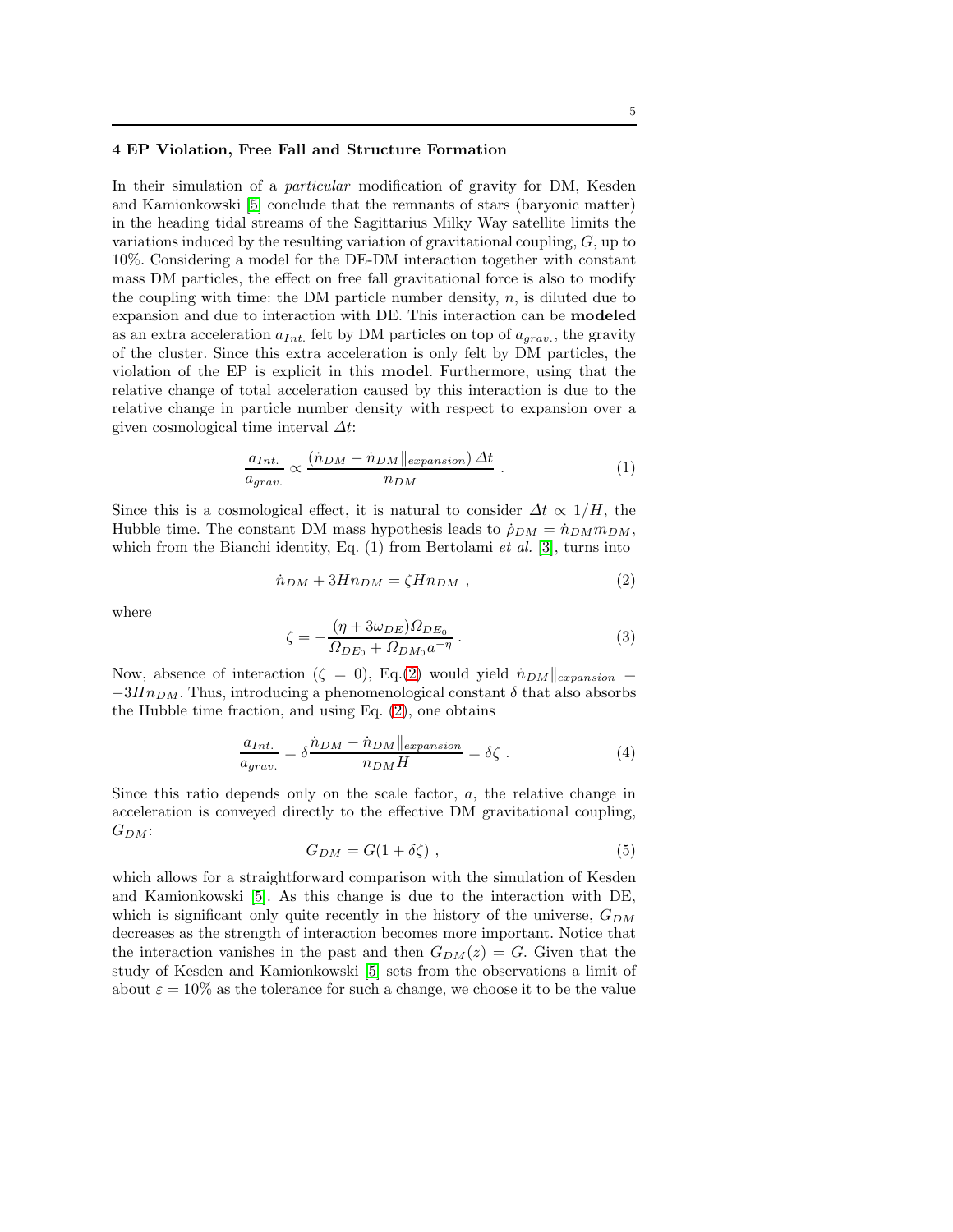for  $G_{DM}$  at present, therefore in the present model  $\delta = \varepsilon / |\zeta| = 0.163$ , assuming that  $\omega_{DE_0} = -1$  $\omega_{DE_0} = -1$ ,  $\Omega_{DE_0} = 0.72$ ,  $\Omega_{DM_0} = 0.24$ , from which follows that<sup>1</sup>  $\eta = 3.82^{+0.50}_{-0.47}$ . Notice that the negative sign, given by our observation of A586's virial ratio, arises from the fact that the detected energy transfer is from DM to DE, i.e. one has less DM and hence effectively a smaller effective gravitational coupling. For sure, one does not expect a negative overall coupling as the discussed effect is presumably small and ours is just a phenomenological model of the complex process of interaction between concentrations of DM, which are at the same time turning into DE. It is interesting to remark that as the flow of energy density is from DM to DE, then  $n_{DM}$  is further decreased with respect to expansion, which translates into a decrease on the coupling of DM at present. Thus, one expects streams of stars to head the tidal arms of absorbed satellites in this model.

Notice also that this calculation explicitly aims to translate the interaction with DE into a phenomenological variation of gravity in clusters. Of course, the value of  $\varepsilon$  is chosen conservatively so that the modification is compatible with the findings of Kesden and Kamionkowski [\[5\]](#page-7-8). However, it is fair to say that only a simulation with varying  $G_{DM}$  would be fully conclusive. Actually, it is quite conceivable that observations are consistent with even higher values of ε.

The behaviour of Eq. [\(5\)](#page-4-2) is shown in Fig. [2.](#page-6-1)

In the following, we discuss some of the salient features of the proposed model. For the Milky Way satellite, the observed stream evolution runs through at least 4 orbits that can be evaluated at 0.85 Gyr each. This corresponds to redshifts between about  $z = 0.36$ , where it started with  $G_{DM}/G = 0.94$ , and  $z = 0$ , with a midpoint in evolution time at  $z = 0.15$  where the ratio is 0.91. For the A586,  $z = 0.17$ , and one obtains changes of  $G_{DM}$  of about 8% for the values of Bertolami et al. [\[3\]](#page-7-2) (see above), as Eq. [\(5\)](#page-4-2) yields  $G_{DM}/G = 0.92$ . Notice that the observations of tidal streams from satellites of galaxies thus far should reveal the kind of trailing studied in Kesden and Kamionkowski [\[5\]](#page-7-8). [Furthermore, the negative contribution to the effective gravitational coupling can be attributed to the phantom-like nature of the interacting DE model.]

It is relevant to point out that, in the context of the bullet cluster  $(z =$ 0.296), an analysis of the velocity of the "bullet" sub-cluster indicates that a long range force with strength  $G_{DM}/G = 1.4 - 2.2$  is needed to account for the rather high observed velocities [\[6\]](#page-7-4), even though a more elaborate analysis [\[19\]](#page-8-7) suggests that more detailed hydrodynamical models are required to reach a definite conclusion. Our fit (which yields  $G_{DM}/G = 0.93$ , for  $z = 0.296$ with the values from Bertolami et al.  $[3]$  does not account for such a large deviation from the Newtonian regime. And clearly, a  $\delta > 0$  is not even qualitatively consistent with it, however, we stress that the parameter  $\delta$  reflects our

<span id="page-5-0"></span><sup>&</sup>lt;sup>1</sup> We point out that errors in Bertolami *et al.* [\[3\]](#page-7-2) were underestimated. The correct results are as follows: the virial ratio  $\frac{\rho_K}{\rho_W}$  = -0.76  $\pm$  0.14  $\neq$  -0.50, the  $\omega_{DE}$  = -1 interacting pseudo-quintessence scaling  $\eta = 3.82_{-0.46}^{+0.50} \neq -3\omega_{DE}$  and the generalized Chaplygin gas power  $\alpha = 0.27_{-0.15}^{+0.17} \neq 0$ . Conclusions remained unchanged.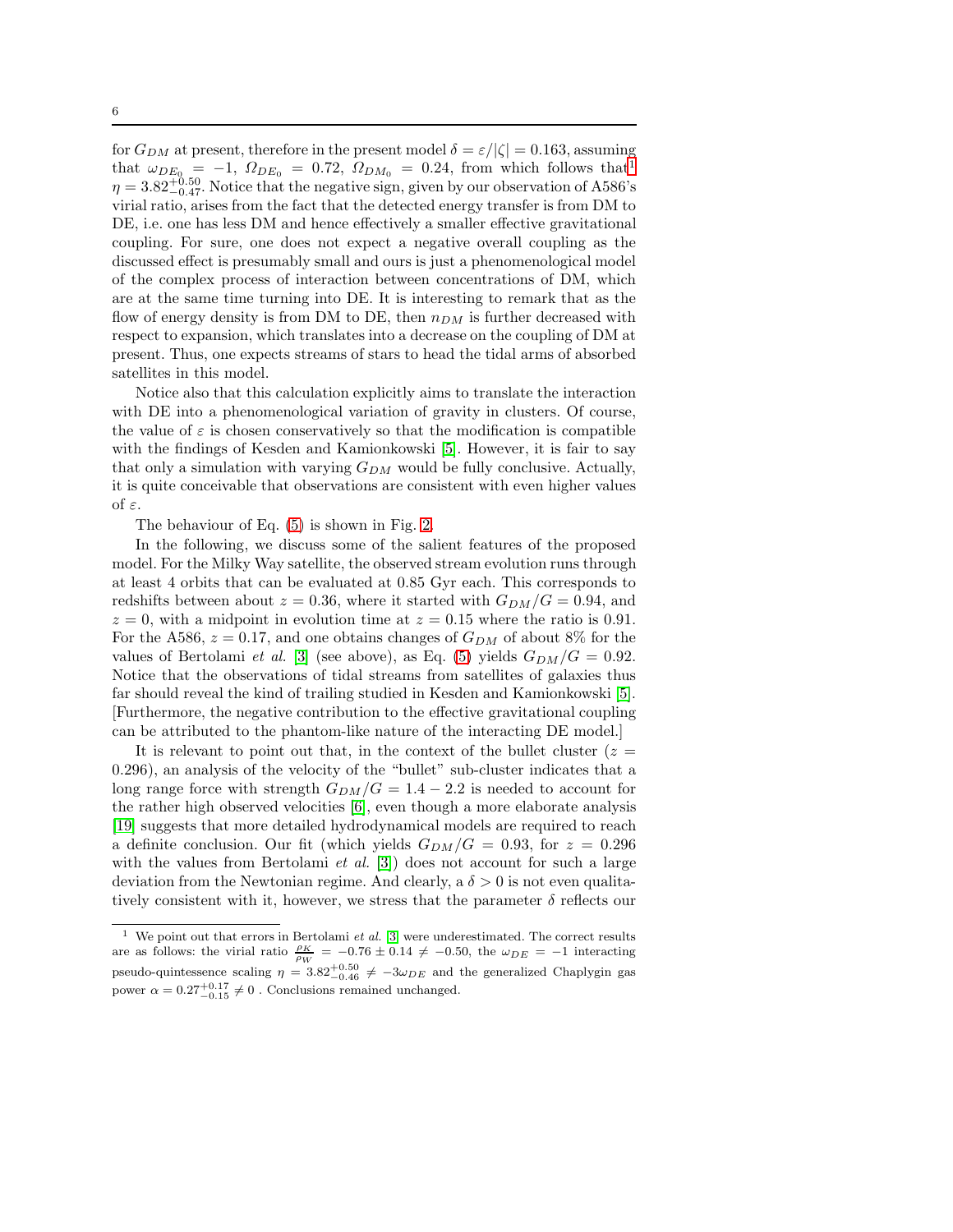

<span id="page-6-1"></span>Fig. 2 Evolution with redshift of the ratio of the gravitational coupling for DM and baryons falling on a DM halo, using the varying coupling model discussed in Bertolami *et al.* [\[3\]](#page-7-2), as compared with the simulation of Kesden and Kamionkowski [\[5\]](#page-7-8).

ignorance on the correct model of the interaction process and its details. In this context, it is interesting to point out that if instead,  $\delta$  were negative, then our approach could, at least in principle, be consistent with values required to accommodate the bullet cluster dynamics.

Finally, it is worth remarking that our results are consistent with limits on the variation of the gravitational coupling with the energy scale [\[22\]](#page-8-8).

## <span id="page-6-0"></span>5 Discussion and Conclusions

In this paper we have examined the compatibility of the existing studies on the interaction of dark matter and dark energy and the results of Bertolami et al. [\[3\]](#page-7-2) concerning the Abell A586 cluster. We have shown that there is no

7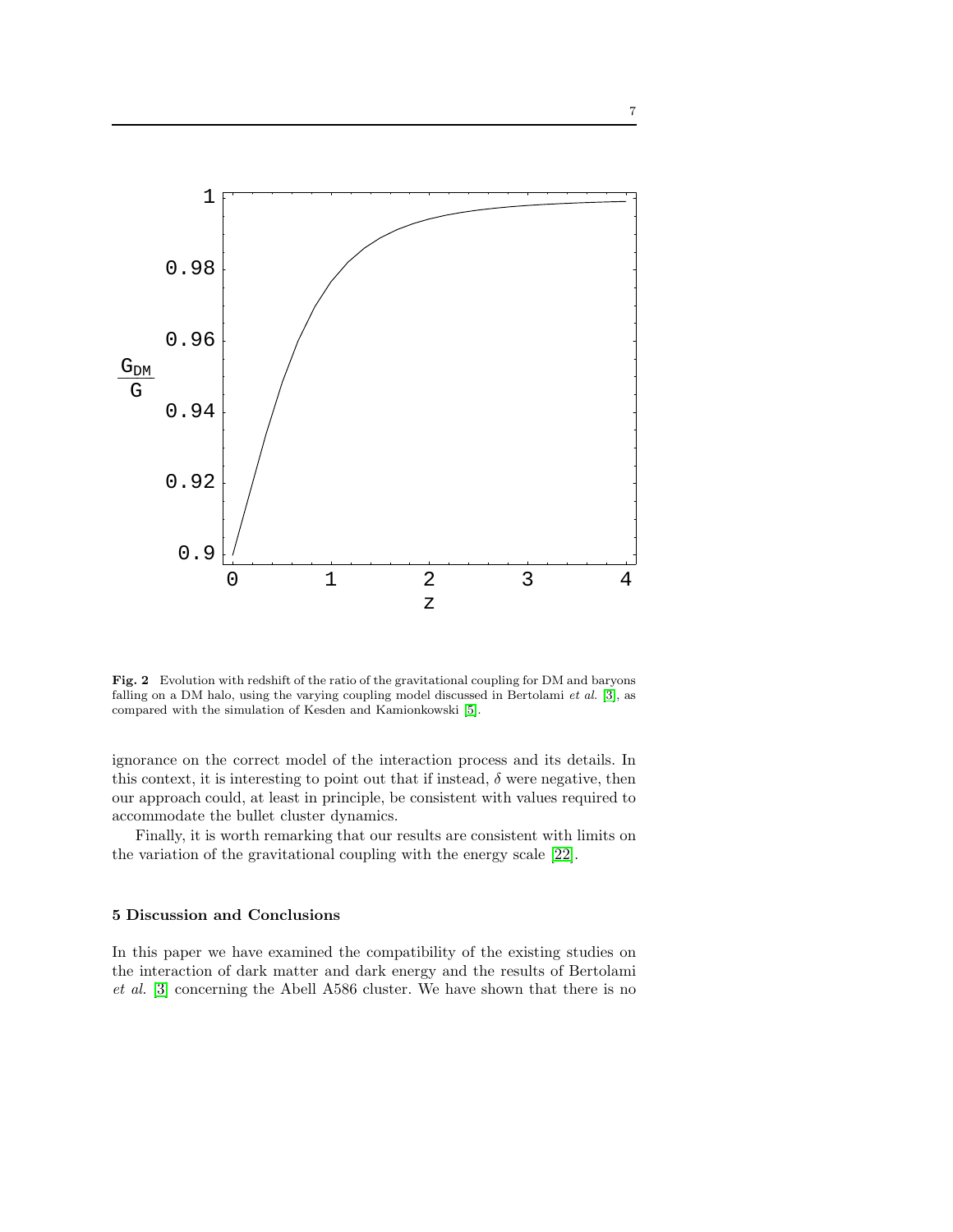contradiction with the available cosmological data, at least in what concerns the varying coupling model of interaction between DE and DM. Furthermore, we find that if one interprets the evidence of EP violation from the Abell A586 as a change in the gravitational coupling, then our results match those obtained in Kesden and Kamionkowski [\[5\]](#page-7-8) through a simulation of the tidal stream of stars in the Sagittarius dwarf galaxy due to DM. For sure, a more accurate comparison would involve considering a simulation carried out in Kesden and Kamionkowski [\[5\]](#page-7-8) with the gravitational coupling varying according to Eq. [\(5\)](#page-4-2). However, this is clearly beyond the scope of this work.

It should be mentioned that an attractive new force or a stronger gravitational coupling for DM might be an interesting solution to many small discrepancies one encounters when attempting to fit data with the ΛCDM model. These discrepancies include, the greater than expected number of superclusters in the SDSS [\[20\]](#page-8-9), the extreme low density of matter within the voids [\[21\]](#page-8-10), the number of satellite galaxies which is an order of magnitude smaller than predicted [\[23\]](#page-8-11) among others. For sure, one can envisage other fixes for these problems, such as, for instance, self-interacting dark matter (see e.g. Bento et al. [\[24\]](#page-8-12) and references therein). Whatever solution, one concludes that evidence for a complex and interacting dark sector is mounting. It is then just logical to question whether a basic physical ingredient such as the EP may hold for this sector as well.

Acknowledgements The work of MLeD is supported by CSIC (Spain) under the contract JAEDoc072, with partial support from CICYT project FPA2006-05807, at the IFT, Universidad Autonoma de Madrid, Spain, and was also supported by FCT (Portugal) under the grant SFRH/BD/16630/2004, at the CFTC, Lisbon University, Portugal. The work of OB is partially supported by the FCT project POCI/FIS/56093/2004. The authors would like to thank Christopher Stubbs, Marc Kamionkowski and Rogério Rosenfeld for comments which prompt us to write this letter. We are particularly thankful to Zong Guo for permission to use a figure of Guo *et al.* [\[7\]](#page-7-5).

#### References

- <span id="page-7-1"></span><span id="page-7-0"></span>1. D. Clowe *et al.*, [astro-ph/0608407.](http://arxiv.org/abs/astro-ph/0608407)
- <span id="page-7-2"></span>2. M.J. Jee *et al.*, astro-ph/0705.2171.
- <span id="page-7-3"></span>3. O. Bertolami, F.G. Pedro and M. Le Delliou, *Phys. Lett. B* 654 (2007) 165.
- <span id="page-7-8"></span>4. C.W. Stubbs, *Phys. Rev. Lett.* 70 (1993) 119.
- 5. M. Kesden and M. Kamionkowski, *Phys. Rev. Lett.* 97 (2006) 131303; *Phys. Rev. D.* 74 (2006) 083007.
- <span id="page-7-5"></span><span id="page-7-4"></span>6. G.R. Farrar and R.A. Rosen, [astro-ph/0610298.](http://arxiv.org/abs/astro-ph/0610298)
- <span id="page-7-6"></span>7. Z.-K. Guo, N. Ohta and S. Tsujikawa, [astro-ph/0702015.](http://arxiv.org/abs/astro-ph/0702015)
- 8. See e.g. S. Schlamminger, K.-Y. Choi, T.A. Wagner, J.H. Gundlach and E.G. Adelberger, *Phys. Rev. Lett.* 100 (2008) 041101 and references therein.
- <span id="page-7-9"></span><span id="page-7-7"></span>9. O. Bertolami, J. Páramos and S.G. Turyshev, [gr-qc/0602016.](http://arxiv.org/abs/gr-qc/0602016)
- 10. M.C. Bento, O. Bertolami, A.A. Sen, and N.C. Santos, *Phys. Rev. D* 71 (2005) 063501; O. Bertolami and P. T. Silva, *Mon. Not. Roy. Astron. Soc.* 365 (2006) 1149; M.C. Bento, O. Bertolami, M. Rebouças and P.T. Silva, *Phys. Rev. D* 73 (2006) 043504.
- <span id="page-7-10"></span>11. A. Kamenshchik, U. Moschella and V. Pasquier, *Phys. Lett. B* 511 (2001) 265; N. Bilic, G.B. Tupper, R.D. Viollier, *Phys.Lett. B* 535 (2002) 17; M.C. Bento, O. Bertolami and A.A. Sen, *Phys. Rev. D* 66 (2002) 043507.